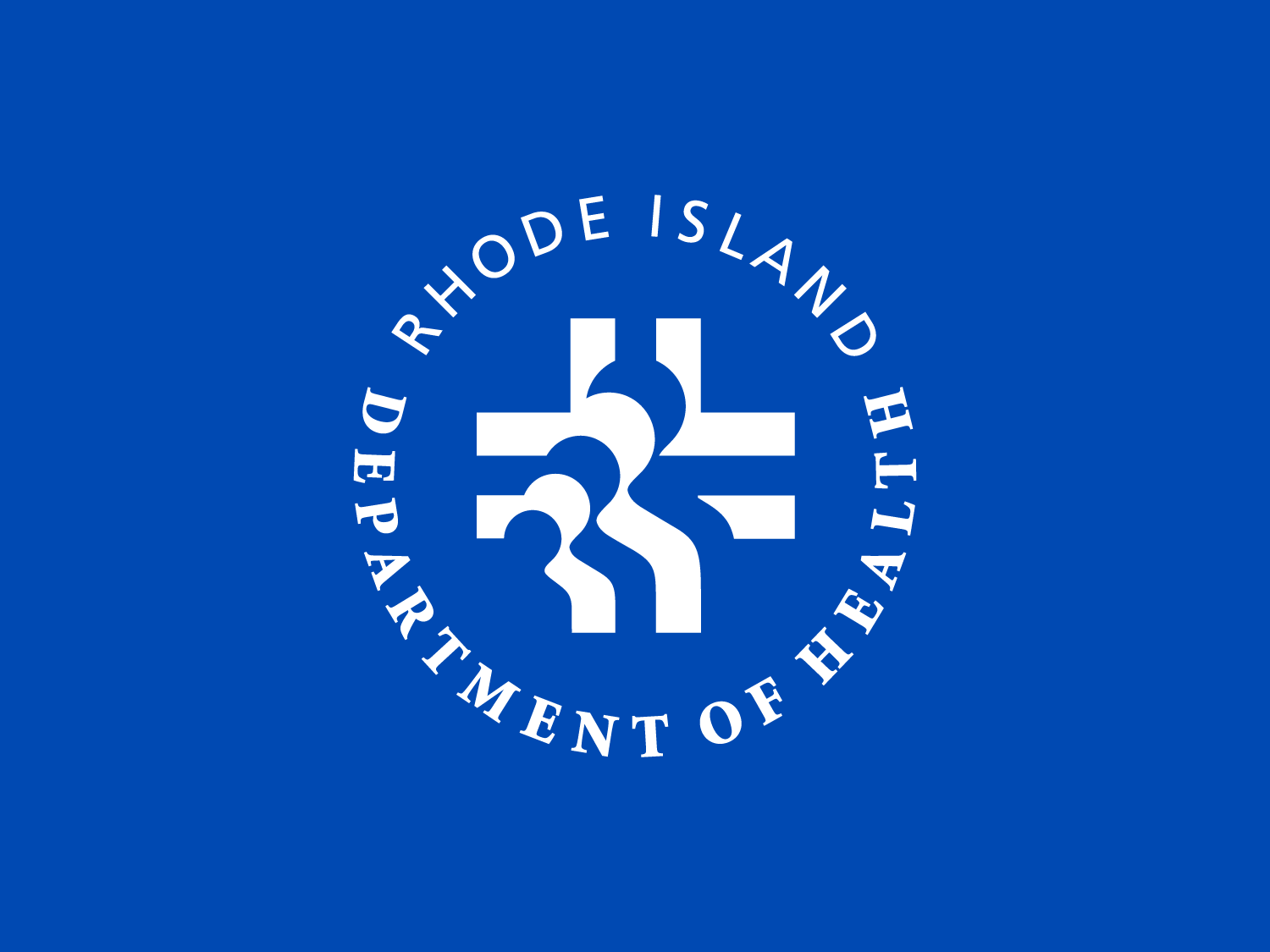

# **Anaplasmosis and Ehrlichiosis Surveillance 2013-2017**

Rhode Island Department of Health Division of Preparedness, Response, Infectious Disease and Emergency Medical Services Center for Acute Infectious Disease Epidemiology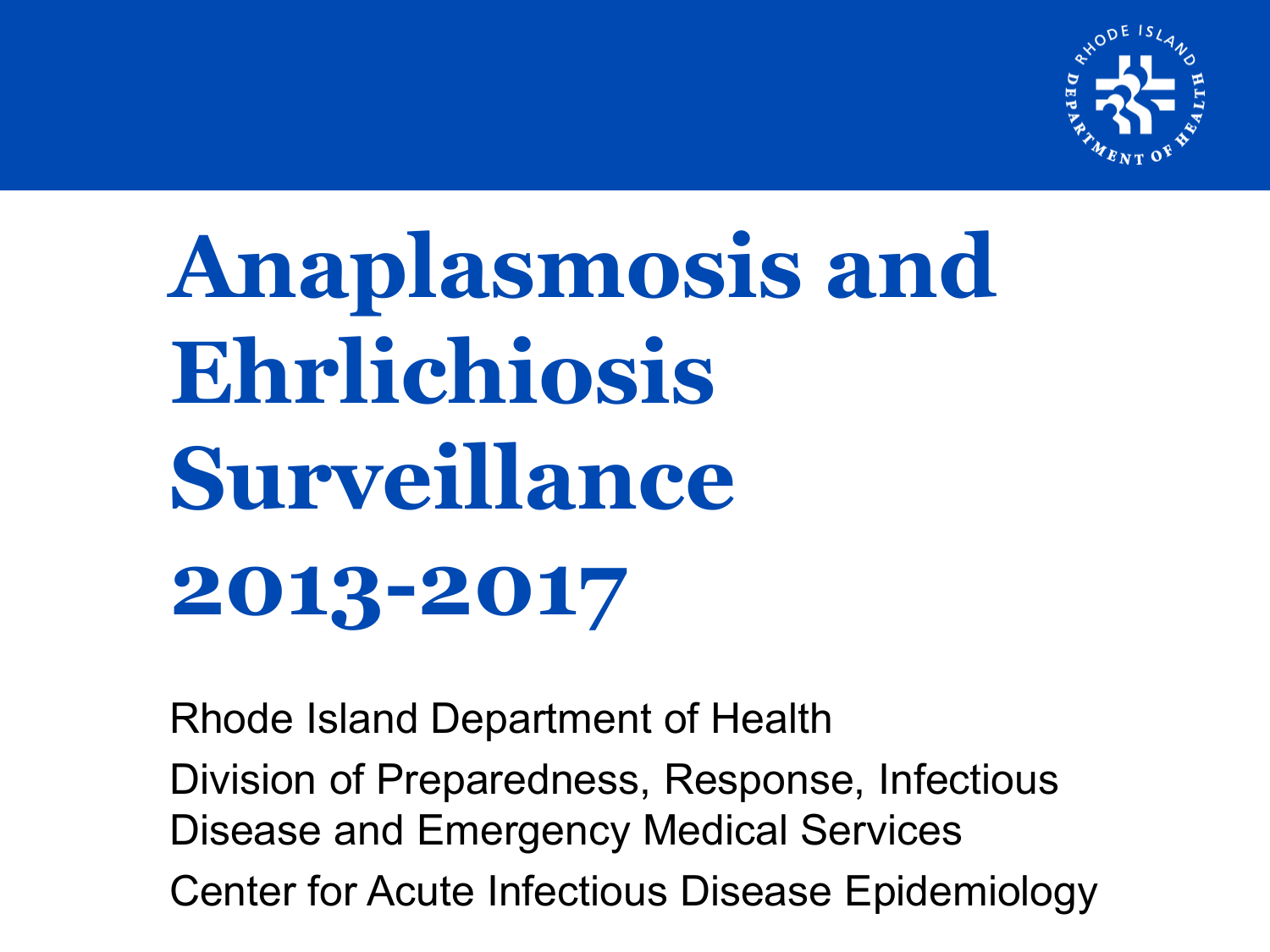#### **About Anaplasmosis and Ehrlichiosis**



- Anaplasmosis and ehrlichiosis are tickborne, bacterial diseases that typically cause fever, headache, fatigue, and muscle aches 1-2 weeks following a tick bite.
- Anaplasmosis is most common in the upper Midwest and Northeast states, corresponding with the geographical distribution of Lyme disease. Co-infections are possible as the blacklegged tick that carries the bacteria can also transmit Lyme disease and babesiosis.
- Ehrlichiosis is most common in the Southeast and Southcentral US, corresponding with the geographical distribution of the Lone Star tick which transmits the disease. However, the range of the Lone Star tick has been expanding and these ticks have been found in Rhode Island and other Northeast states.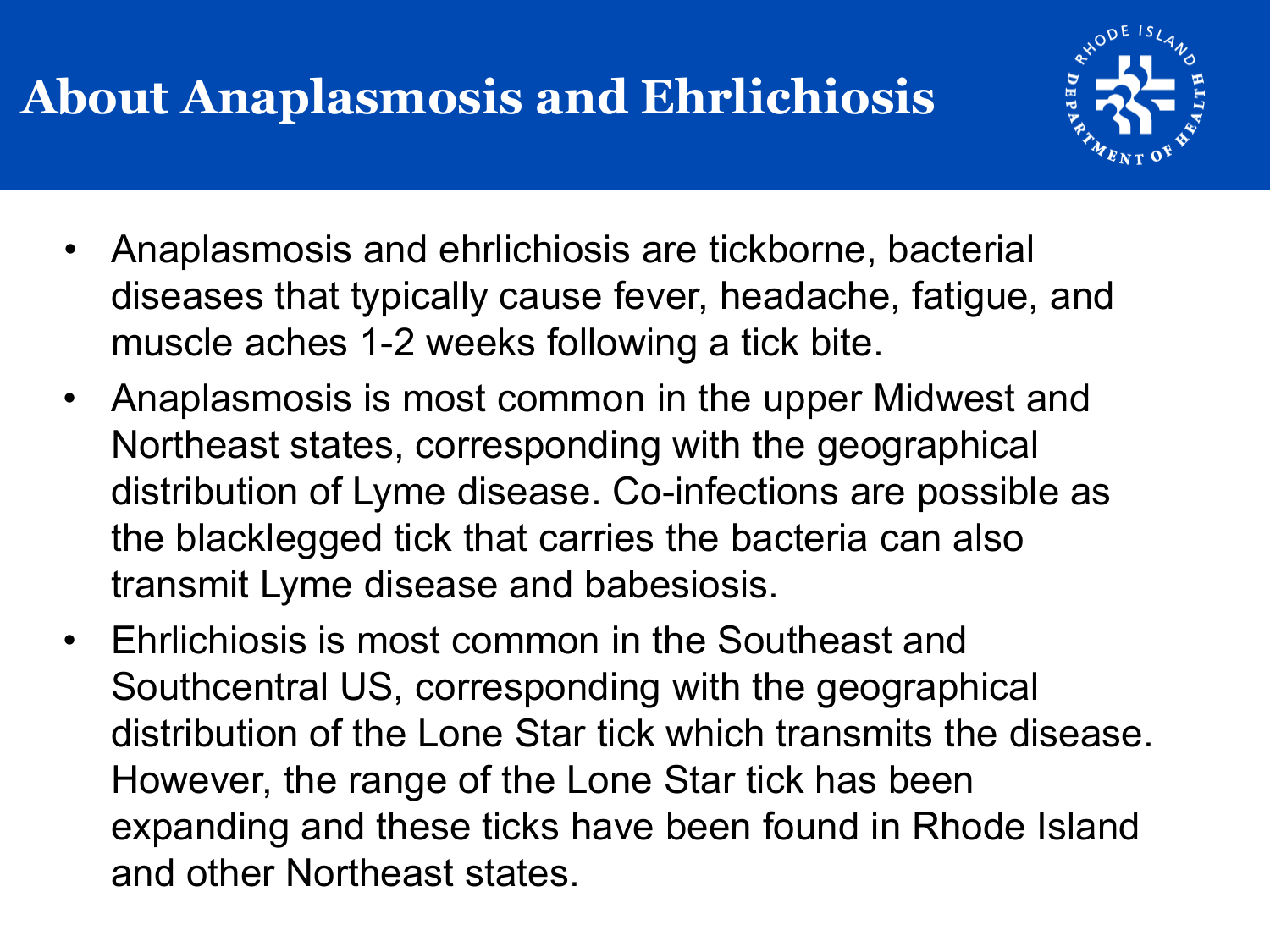#### **Data Overview, Anaplasmosis and Ehrlichiosis**



- In 2017, there were 225 total cases of anaplasmosis and ehrlichiosis in Rhode Island, with an incidence rate of 21.2 cases per 100,000 people. Anaplasmosis (151 confirmed and probable cases) was more commonly observed than ehrlichiosis (74 confirmed and probable cases).
- Of the 151 reported anaplasmosis cases, 75 (49.7%) met the confirmed case criteria, compared to only 1 of the 74 reported ehrlichiosis cases (1.4%).
- Anaplasmosis and ehrlichiosis occur consistently at the highest rate in Washington County.
- The majority of anaplasmosis and ehrlichiosis cases are reported during the summer months, with a peak observed during June and July.
- Although it appears that the incidence of these diseases has been steadily increasing in the last five years, the increase is likely attributable to enhancements in the tickborne disease surveillance system.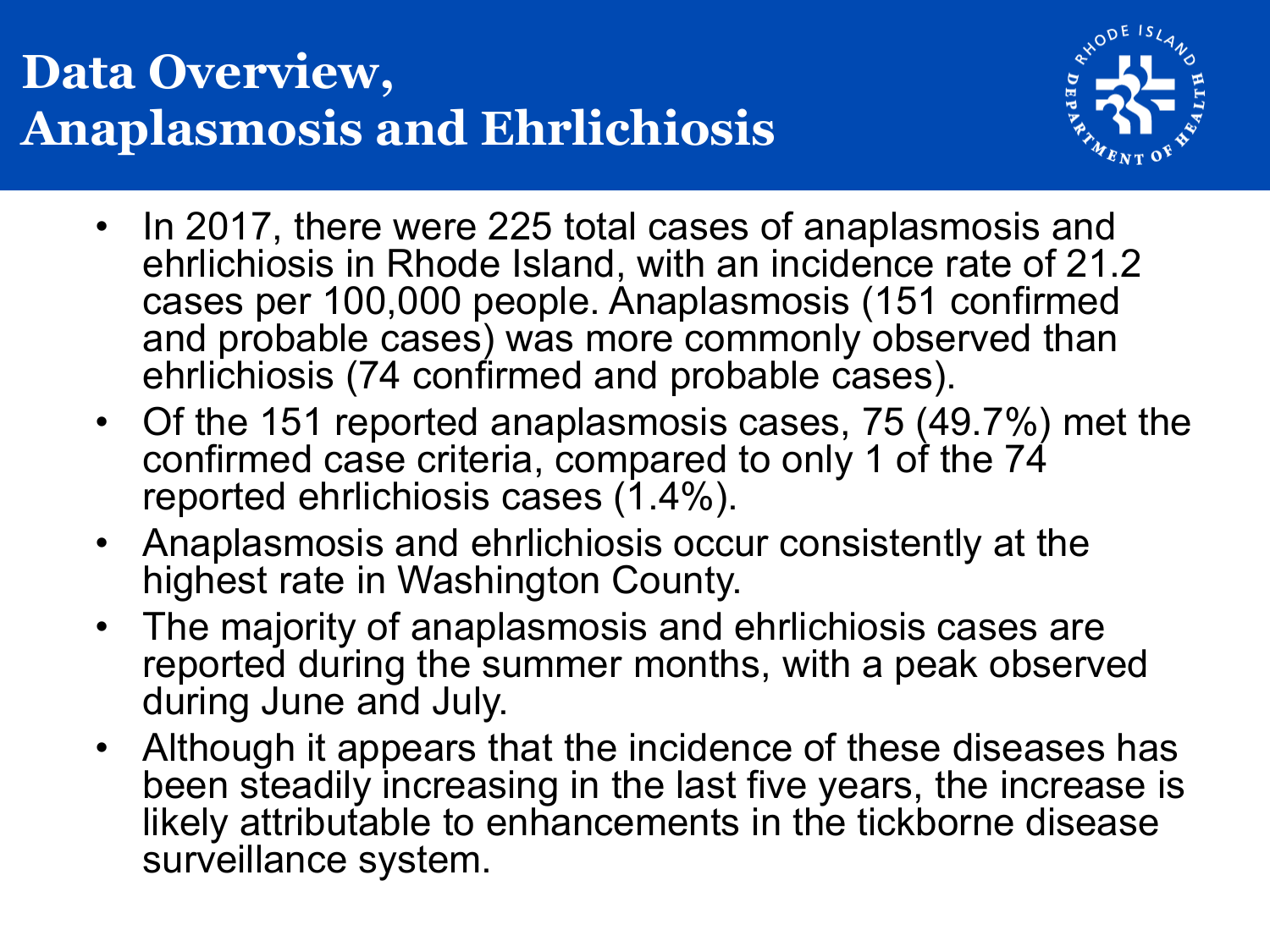#### **Reported Cases of Anaplasmosis and Ehrlichiosis, Rhode Island, 2013-2017**



**Figure 1:** In 2017, Rhode Island had 225 total cases of anaplasmosis and ehrlichiosis, with an incidence rate of 21.2 cases per 100,000 people. Although the incidence has steadily increased over the last five years, the increase is likely attributable to enhancements in the tickborne disease surveillance system. An increased number of ehrlichiosis cases was observed in 2017, however 73 of the 74 cases were not laboratory confirmed (probable cases), thus this increase may not represent a true increase in disease.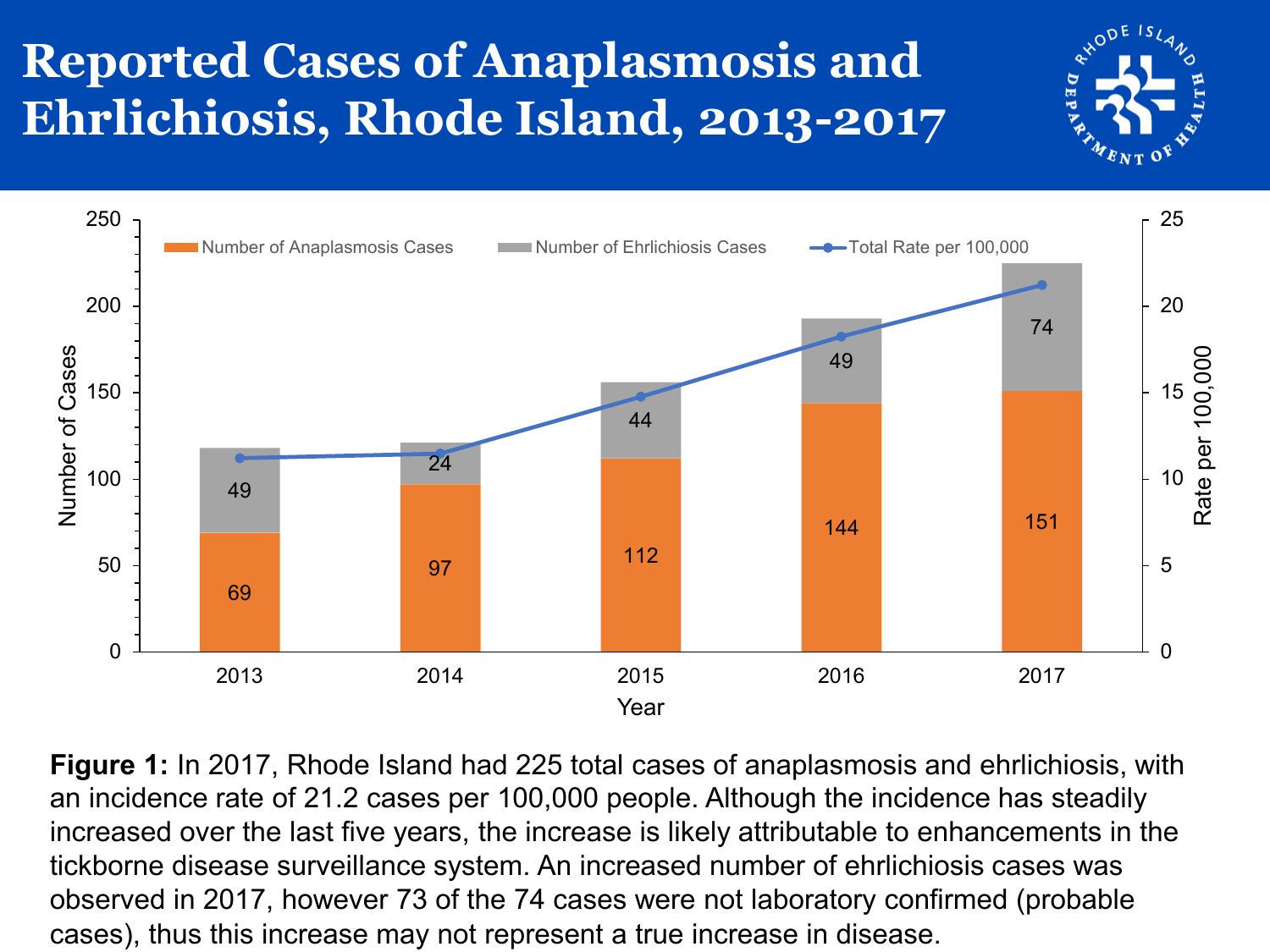#### **Rate of Anaplasmosis and Ehrlichiosis, Age Group, Rhode Island, 2017**





**Figure 2:** Rates of anaplasmosis and ehrlichiosis generally increased with age. Overall, adults 50 years and older had much higher rates of disease than individuals younger than 50 years old. As anaplasmosis and ehrlichiosis are chronically underreported, it may be that older adults experience worse clinical outcomes than younger individuals, and are therefore more likely to seek medical attention and undergo laboratory testing.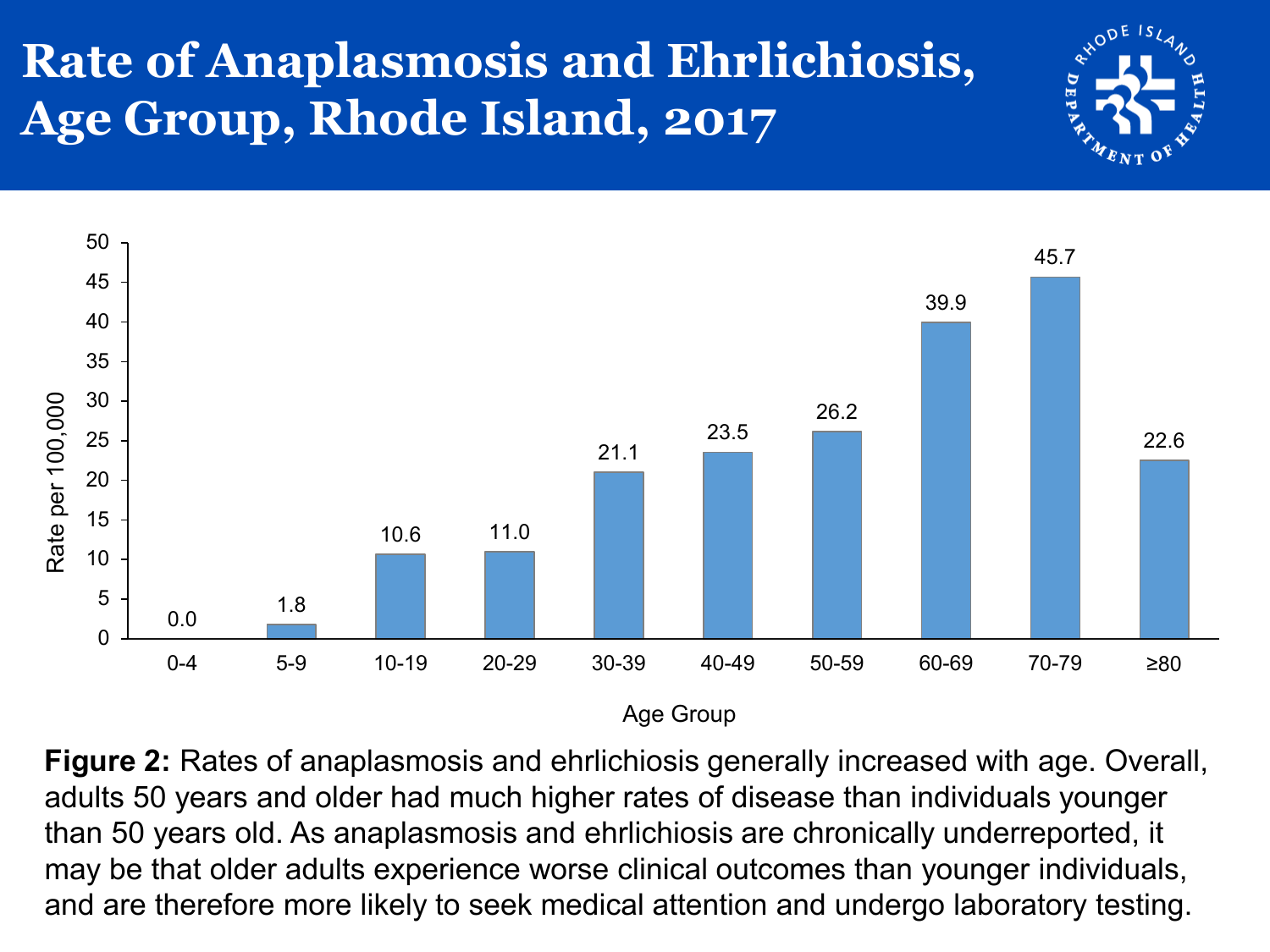# **Rate of Anaplasmosis and Ehrlichiosis, Gender and Year, Rhode Island, 2013-2017**



**Figure 3:** In 2017, the rate of anaplasmosis and ehrlichiosis was observed to be slightly higher in males compared to females. Increasing rates of anaplasmosis and ehrlichiosis have generally been observed over time for both females and males. Despite these increases, within years rates have been fairly equivalent between males and females.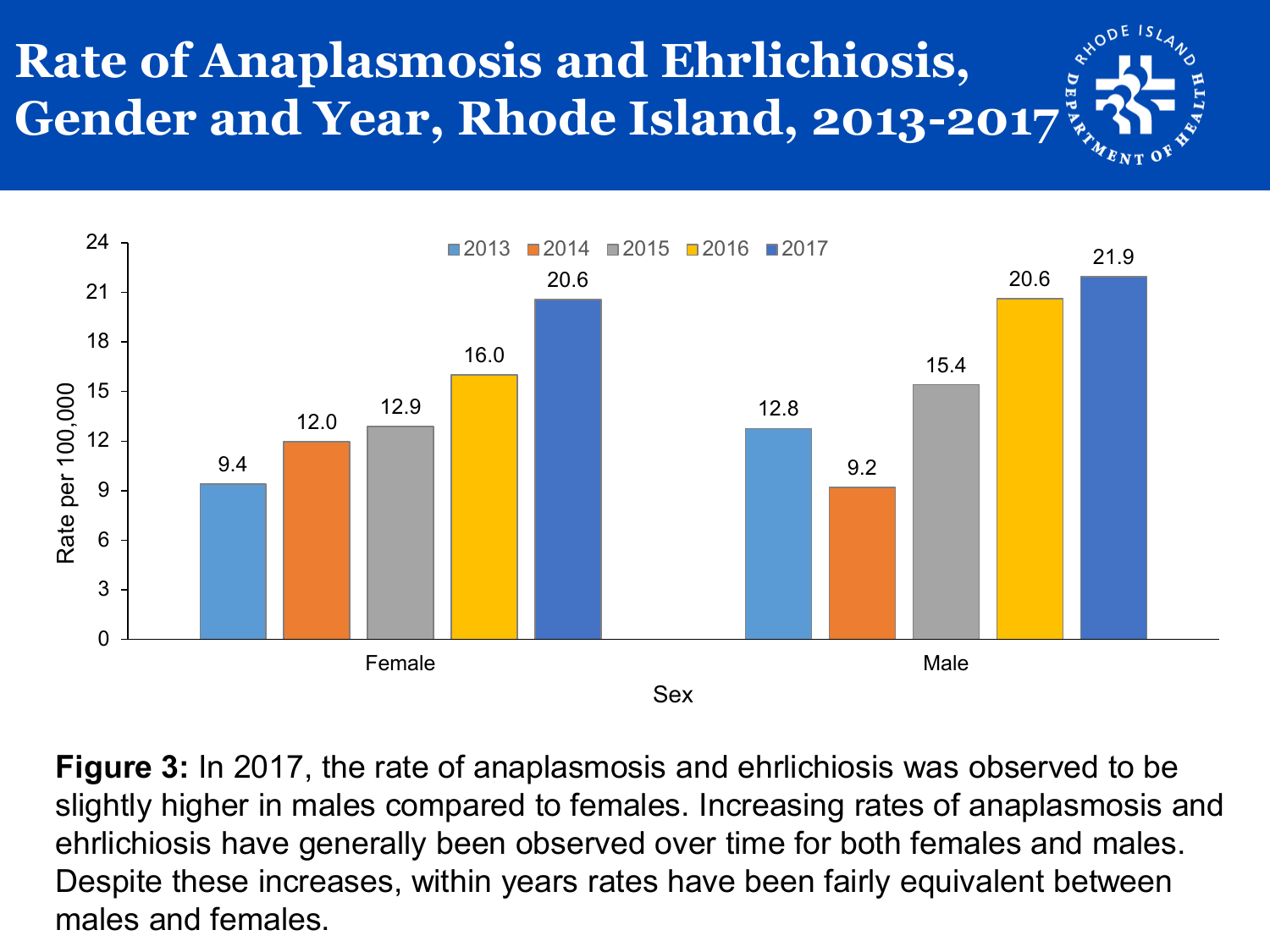# **Rate of Anaplasmosis and Ehrlichiosis, County and Year, Rhode Island, 2013-2017**



**Figure 4:** Anaplasmosis and ehrlichiosis consistently occur at much higher rates in Washington County than in other counties in Rhode Island. In 2017, Washington County had 54.7 cases of anaplasmosis and ehrlichiosis per 100,000 people. Much of Washington County is wooded and rural, an ideal habitat for ticks. Newport County had the next highest rate in 2017, with 34.8 cases of disease per 100,000 people.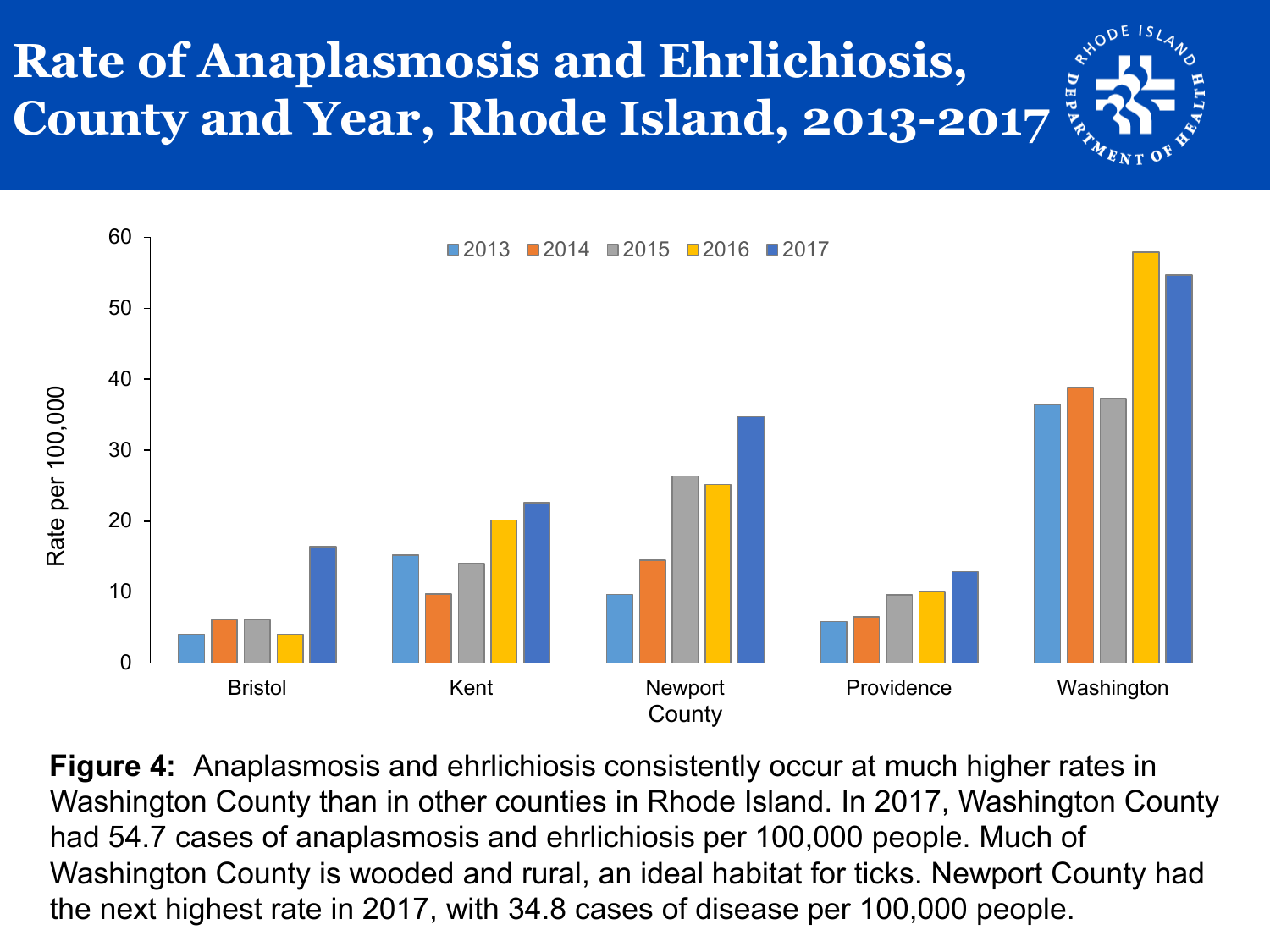#### **Reported Cases of Anaplasmosis and Ehrlichiosis, Month and Year, Rhode Island, 2013-2017**





**Figure 5:** The majority of anaplasmosis and ehrlichiosis cases are reported during the summer months, with a peak observed during June and July. This is consistent with when black-legged ticks are in their nymphal life stage and most commonly transmit disease to humans.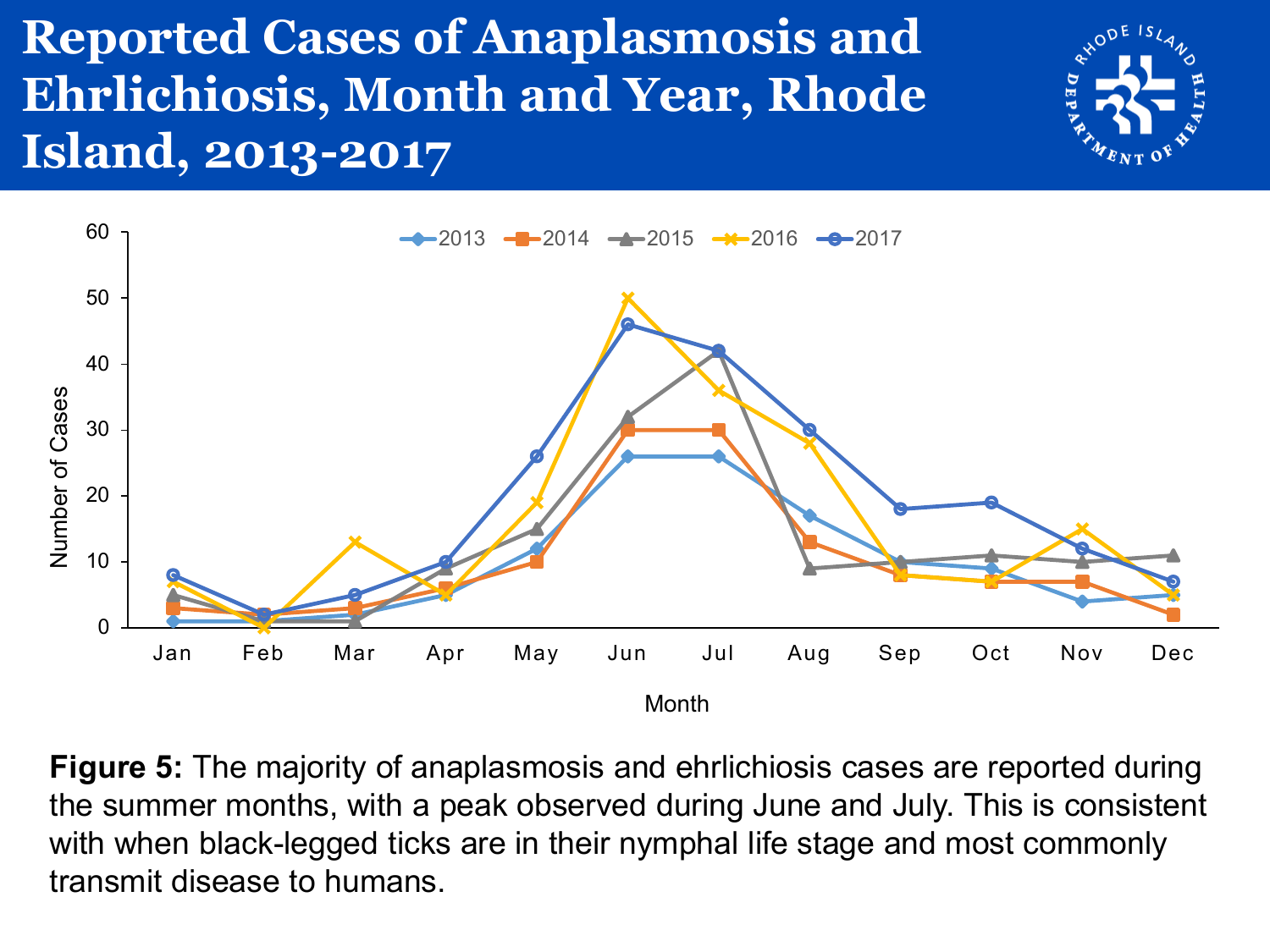#### **Anaplasmosis and Ehrlichiosis Frequency**  $\int_{x^{\infty}}^{x}$ **and Rates by Year, Rhode Island, 2013-2017**

| <b>Table 1. Frequency by Year</b>                         |  |  |  |  |  |  |  |
|-----------------------------------------------------------|--|--|--|--|--|--|--|
| 2016<br>2017<br>2013<br>2015<br>2014                      |  |  |  |  |  |  |  |
| 121<br>193<br>225<br>118<br>156<br><b>Number of Cases</b> |  |  |  |  |  |  |  |

| <b>Table 2. Rate by Year</b>         |      |      |      |      |      |  |  |
|--------------------------------------|------|------|------|------|------|--|--|
| 2017<br>2013<br>2016<br>2014<br>2015 |      |      |      |      |      |  |  |
| <b>Rate per 100,000</b>              | 11.2 | 11.5 | 14.8 | 18.3 | 21.2 |  |  |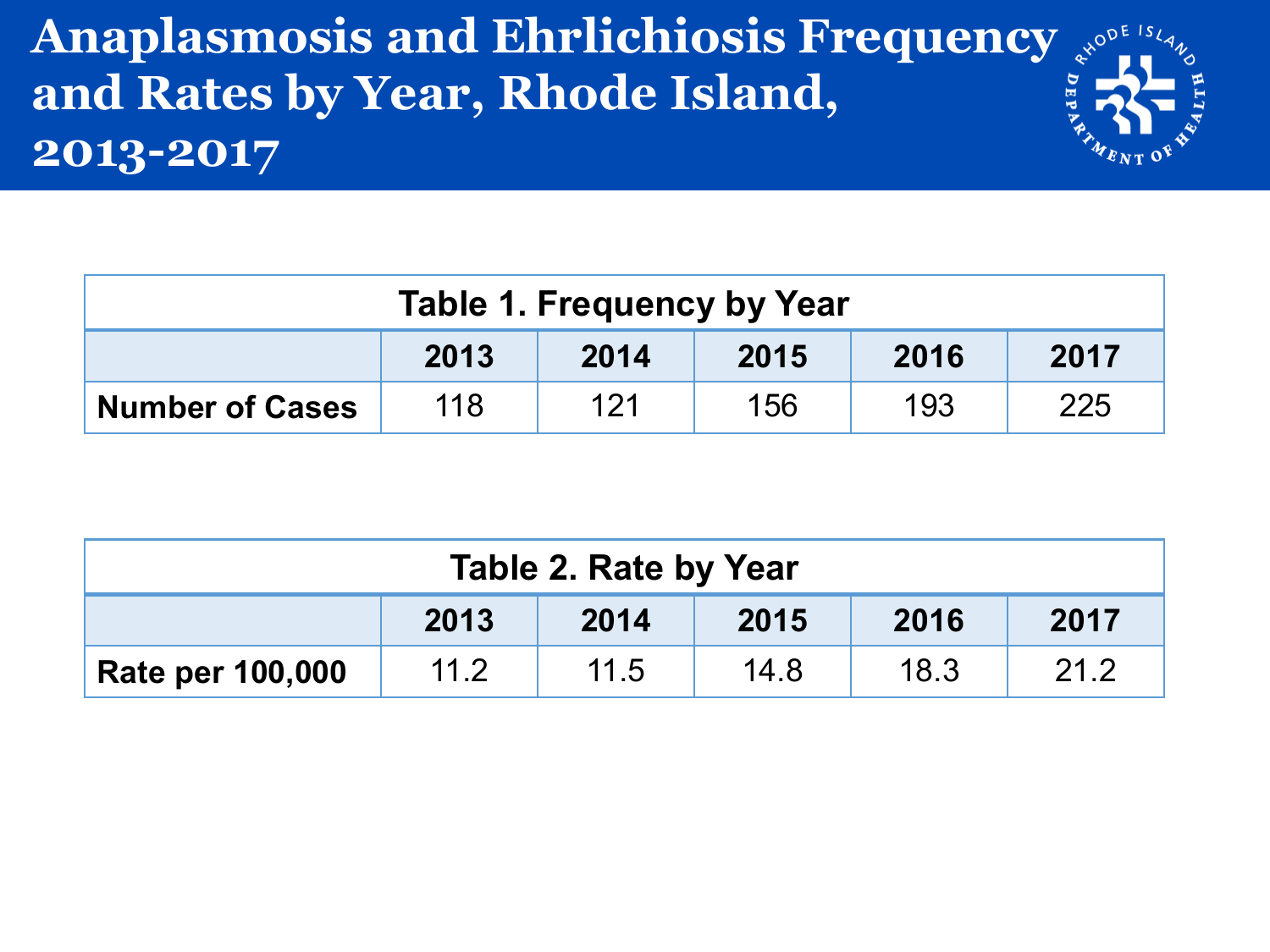#### **Anaplasmosis and Ehrlichiosis Frequency,**  $x^{\text{opt}}$ **. Age Group and Year, Rhode Island, 2013-2017**

| Table 3. Frequency by Age Group and Year |                |                              |                |                |                |  |  |  |  |
|------------------------------------------|----------------|------------------------------|----------------|----------------|----------------|--|--|--|--|
|                                          | 2013           | 2014<br>2015<br>2016<br>2017 |                |                |                |  |  |  |  |
| $0 - 4$                                  | $\mathbf 0$    | 2                            | $\overline{0}$ | $\overline{0}$ | $\overline{0}$ |  |  |  |  |
| $5-9$                                    | 1              | 1                            | $\overline{2}$ | 1              | 1              |  |  |  |  |
| $10-19$                                  | 5              | 5                            | 5              | 9              | 14             |  |  |  |  |
| 20-29                                    | $\overline{7}$ | $\overline{4}$               | 14             | 17             | 17             |  |  |  |  |
| 30-39                                    | 10             | 9                            | 14             | 9              | 28             |  |  |  |  |
| 40-49                                    | 15             | 25                           | 24             | 26             | 30             |  |  |  |  |
| 50-59                                    | 35             | 24                           | 20             | 54             | 40             |  |  |  |  |
| 60-69                                    | 26             | 22                           | 36             | 45             | 51             |  |  |  |  |
| 70-79                                    | 12             | 24                           | 19             | 22             | 33             |  |  |  |  |
| $\geq 80$                                | $\overline{7}$ | 5                            | 22             | 10             | 11             |  |  |  |  |
| <b>Total</b>                             | 118            | 121                          | 156            | 193            | 225            |  |  |  |  |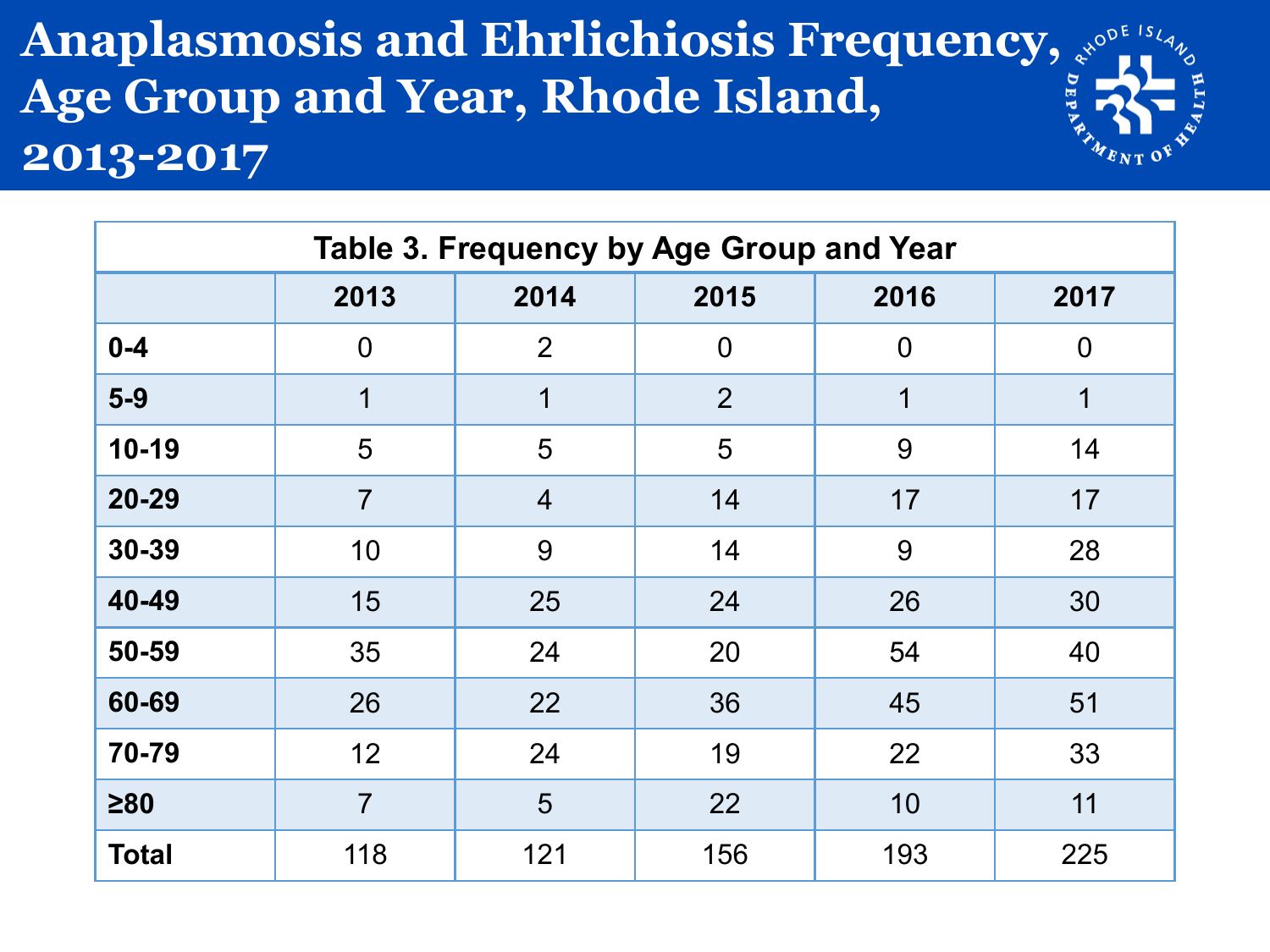#### **Anaplasmosis and Ehrlichiosis Rates, Age Group and Year, Rhode Island, 2013-2017**



| Table 4. Rate by Age Group and Year |      |                              |      |      |      |  |  |  |  |
|-------------------------------------|------|------------------------------|------|------|------|--|--|--|--|
|                                     | 2013 | 2014<br>2015<br>2016<br>2017 |      |      |      |  |  |  |  |
| $0 - 4$                             | 0.0  | 3.6                          | 0.0  | 0.0  | 0.0  |  |  |  |  |
| $5-9$                               | 1.7  | 1.7                          | 3.5  | 1.8  | 1.8  |  |  |  |  |
| $10-19$                             | 3.7  | 3.7                          | 3.7  | 6.8  | 10.6 |  |  |  |  |
| $20 - 29$                           | 4.6  | 2.6                          | 9.0  | 10.9 | 11.0 |  |  |  |  |
| 30-39                               | 8.0  | 7.1                          | 10.9 | 6.9  | 21.1 |  |  |  |  |
| 40-49                               | 10.5 | 18.1                         | 17.9 | 20.0 | 23.5 |  |  |  |  |
| 50-59                               | 22.3 | 15.3                         | 12.8 | 34.9 | 26.2 |  |  |  |  |
| 60-69                               | 22.9 | 18.7                         | 29.6 | 35.7 | 39.9 |  |  |  |  |
| 70-79                               | 19.4 | 37.6                         | 29.0 | 32.6 | 45.7 |  |  |  |  |
| $\geq 80$                           | 13.8 | 10.0                         | 44.6 | 20.4 | 22.6 |  |  |  |  |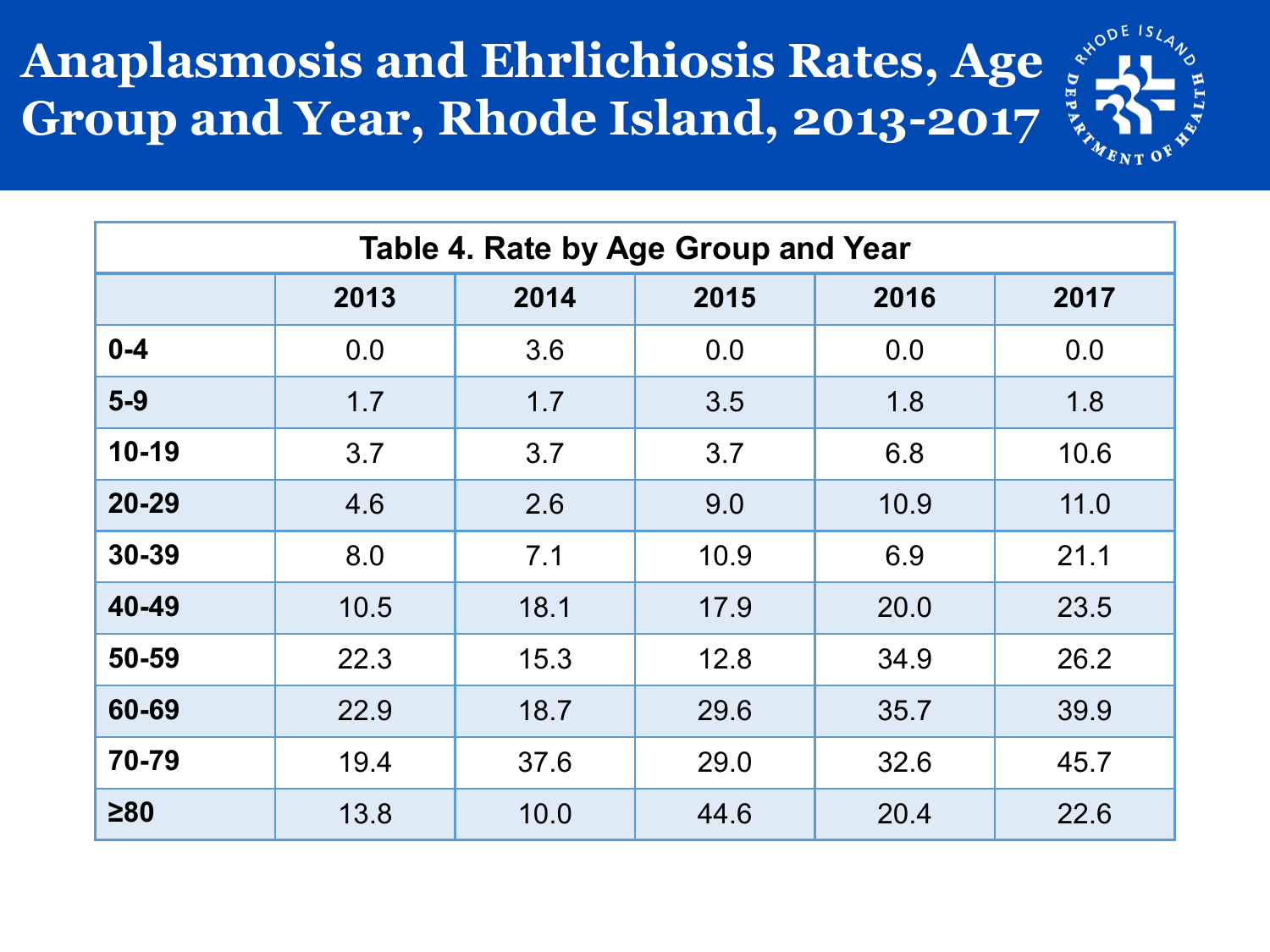**Anaplasmosis and Ehrlichiosis Frequency and Rates, Sex and Year, Rhode Island, 2013-2017**

|   | EISL<br>่ง |  |
|---|------------|--|
|   |            |  |
| E |            |  |
|   |            |  |
|   | MENT<br>Ŷ  |  |

| <b>Table 5. Frequency by Sex and Year</b> |                                      |     |     |          |     |  |  |  |  |
|-------------------------------------------|--------------------------------------|-----|-----|----------|-----|--|--|--|--|
|                                           | 2013<br>2016<br>2015<br>2014<br>2017 |     |     |          |     |  |  |  |  |
| <b>Female</b>                             | 51                                   | 65  | 70  | 87       | 112 |  |  |  |  |
| <b>Male</b>                               | 65                                   | 47  | 79  | 106      | 113 |  |  |  |  |
| <b>Unknown</b>                            | $\overline{2}$                       | 9   |     | $\Omega$ |     |  |  |  |  |
| <b>Total</b>                              | 118                                  | 121 | 156 | 193      | 225 |  |  |  |  |

| Table 6. Rate by Sex and Year                      |     |      |      |      |      |  |  |
|----------------------------------------------------|-----|------|------|------|------|--|--|
| 2016<br>2013<br>2015<br>2017<br>2014               |     |      |      |      |      |  |  |
| <b>Female</b>                                      | 9.4 | 12.0 | 12.9 | 16.0 | 20.6 |  |  |
| 12.8<br><b>Male</b><br>21.9<br>9.2<br>15.4<br>20.6 |     |      |      |      |      |  |  |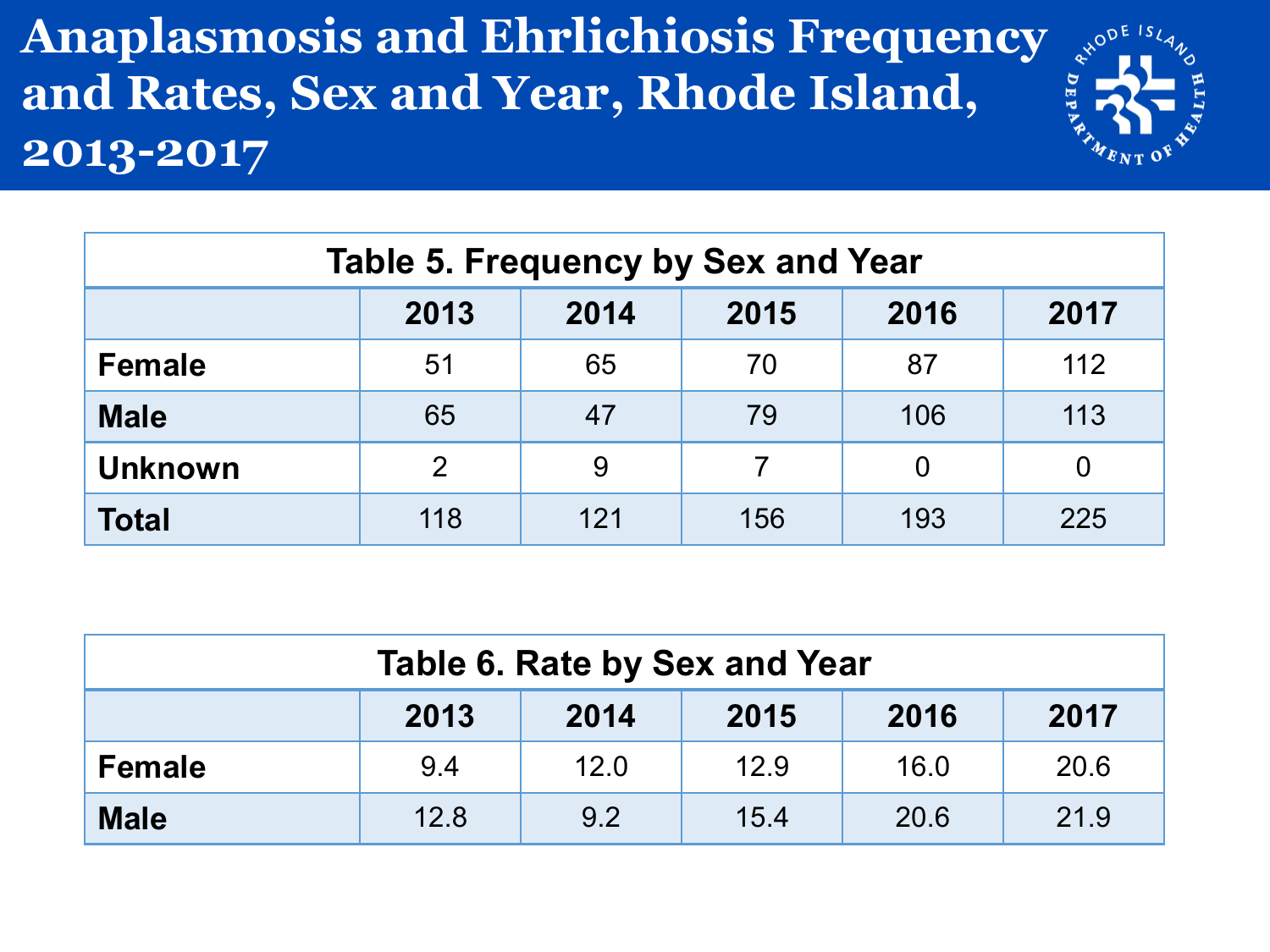## **Anaplasmosis and Ehrlichiosis Frequency, County and Year, Rhode Island, 2013-2017**



| <b>Table 7. Frequency by County and Year</b> |                |                              |     |     |     |  |  |  |  |
|----------------------------------------------|----------------|------------------------------|-----|-----|-----|--|--|--|--|
|                                              | 2013           | 2015<br>2016<br>2014<br>2017 |     |     |     |  |  |  |  |
| <b>Bristol</b>                               | $\overline{2}$ | 3                            | 3   | 2   | 8   |  |  |  |  |
| <b>Kent</b>                                  | 25             | 16                           | 23  | 33  | 37  |  |  |  |  |
| <b>Newport</b>                               | 8              | 12                           | 22  | 21  | 29  |  |  |  |  |
| <b>Providence</b>                            | 37             | 41                           | 61  | 64  | 82  |  |  |  |  |
| Washington                                   | 46             | 49                           | 47  | 73  | 69  |  |  |  |  |
| All                                          | 118            | 121                          | 156 | 193 | 225 |  |  |  |  |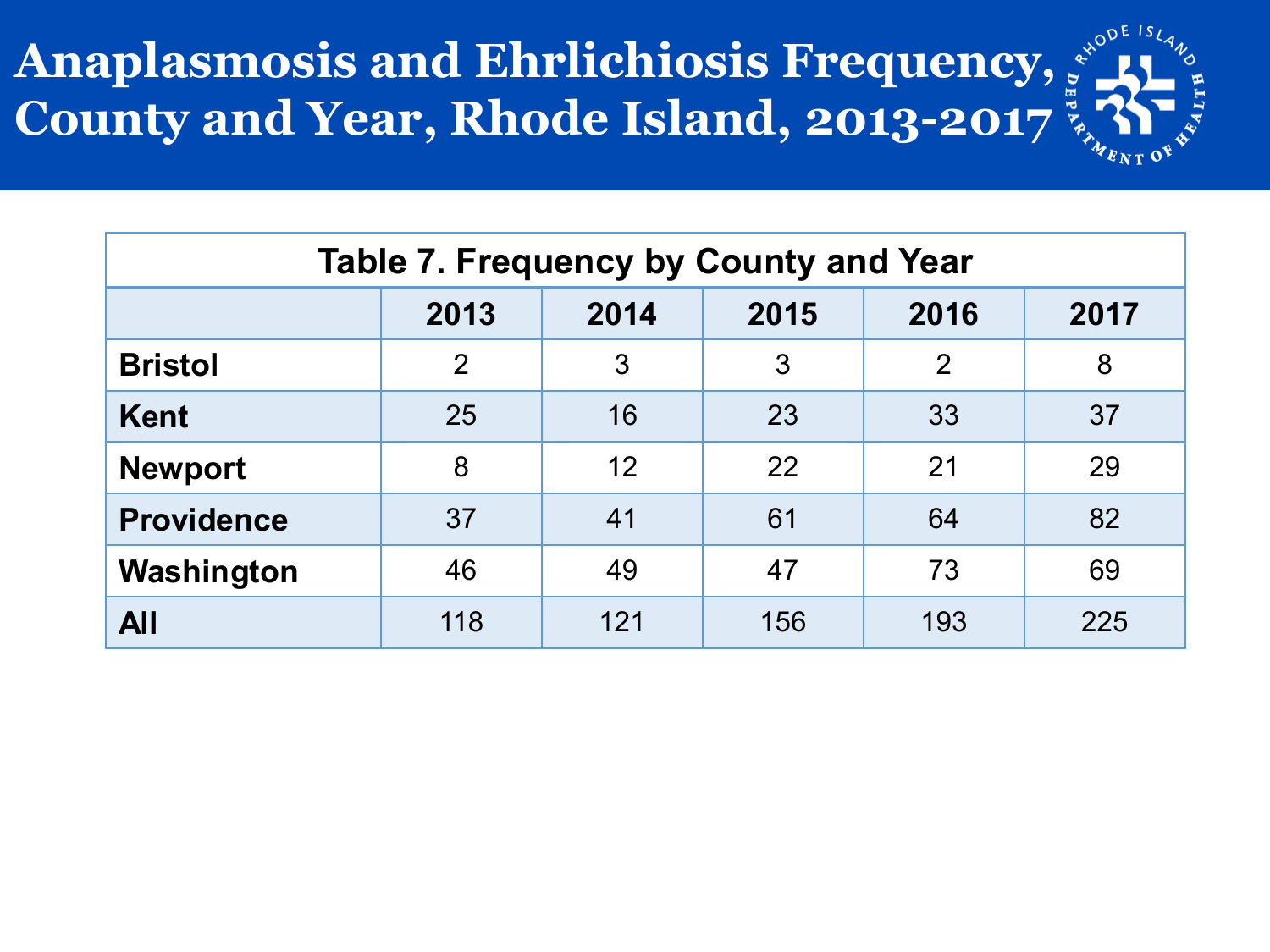## **Anaplasmosis and Ehrlichiosis Rates by County and Year, Rhode Island, 2013-2017**



| <b>Table 8. Rate by County and Year</b> |                                      |      |      |      |      |  |  |  |  |
|-----------------------------------------|--------------------------------------|------|------|------|------|--|--|--|--|
|                                         | 2013<br>2015<br>2016<br>2017<br>2014 |      |      |      |      |  |  |  |  |
| <b>Bristol</b>                          | 4.1                                  | 6.1  | 6.1  | 4.1  | 16.4 |  |  |  |  |
| <b>Kent</b>                             | 15.2                                 | 9.7  | 14.1 | 20.2 | 22.6 |  |  |  |  |
| <b>Newport</b>                          | 9.7                                  | 14.5 | 26.4 | 25.2 | 34.8 |  |  |  |  |
| <b>Providence</b>                       | 5.9                                  | 6.5  | 9.6  | 10.1 | 12.9 |  |  |  |  |
| Washington                              | 36.2                                 | 38.8 | 37.3 | 58.0 | 54.7 |  |  |  |  |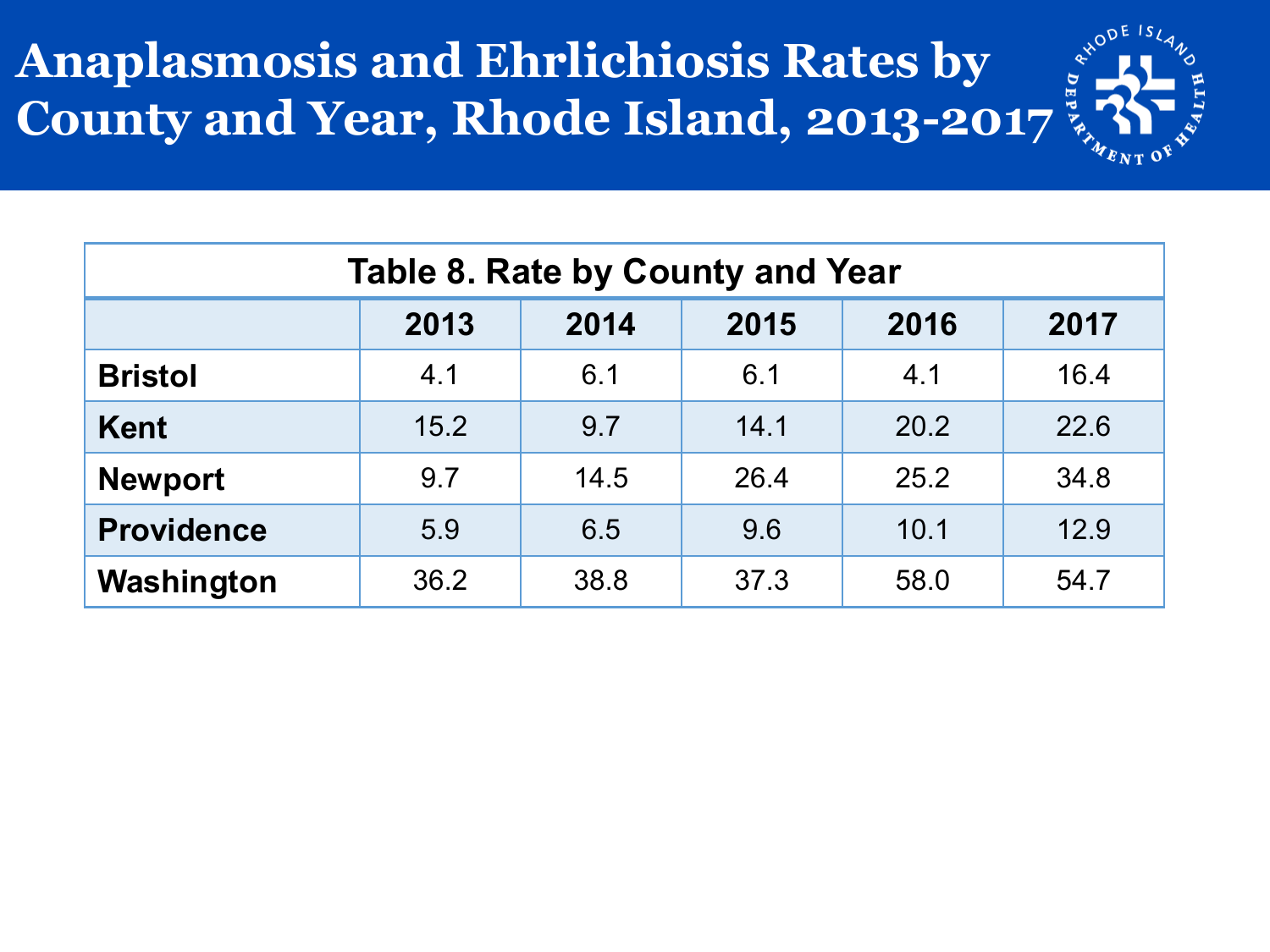#### **Anaplasmosis and Ehrlichiosis Frequency, Month and Year, Rhode Island, 2013-2017**



| Table 9. Frequency by Month and Year |                                      |                |             |                |                |  |  |  |
|--------------------------------------|--------------------------------------|----------------|-------------|----------------|----------------|--|--|--|
|                                      | 2015<br>2013<br>2014<br>2016<br>2017 |                |             |                |                |  |  |  |
| Jan                                  | 1                                    | 3              | 5           | $\overline{7}$ | 8              |  |  |  |
| <b>Feb</b>                           | 1                                    | $\overline{2}$ | $\mathbf 1$ | $\overline{0}$ | $\overline{2}$ |  |  |  |
| <b>Mar</b>                           | $\overline{2}$                       | 3              | 1           | 13             | 5              |  |  |  |
| Apr                                  | 5                                    | 6              | 9           | 5              | 10             |  |  |  |
| <b>May</b>                           | 12                                   | 10             | 15          | 19             | 26             |  |  |  |
| Jun                                  | 26                                   | 30             | 32          | 50             | 46             |  |  |  |
| Jul                                  | 26                                   | 30             | 42          | 36             | 42             |  |  |  |
| Aug                                  | 17                                   | 13             | 9           | 28             | 30             |  |  |  |
| <b>Sep</b>                           | 10                                   | 8              | 10          | 8              | 18             |  |  |  |
| Oct                                  | 9                                    | $\overline{7}$ | 11          | $\overline{7}$ | 19             |  |  |  |
| <b>Nov</b>                           | $\overline{4}$                       | $\overline{7}$ | 10          | 15             | 12             |  |  |  |
| <b>Dec</b>                           | 5                                    | $\overline{2}$ | 11          | 5              | $\overline{7}$ |  |  |  |
| <b>All</b>                           | 118                                  | 121            | 156         | 193            | 225            |  |  |  |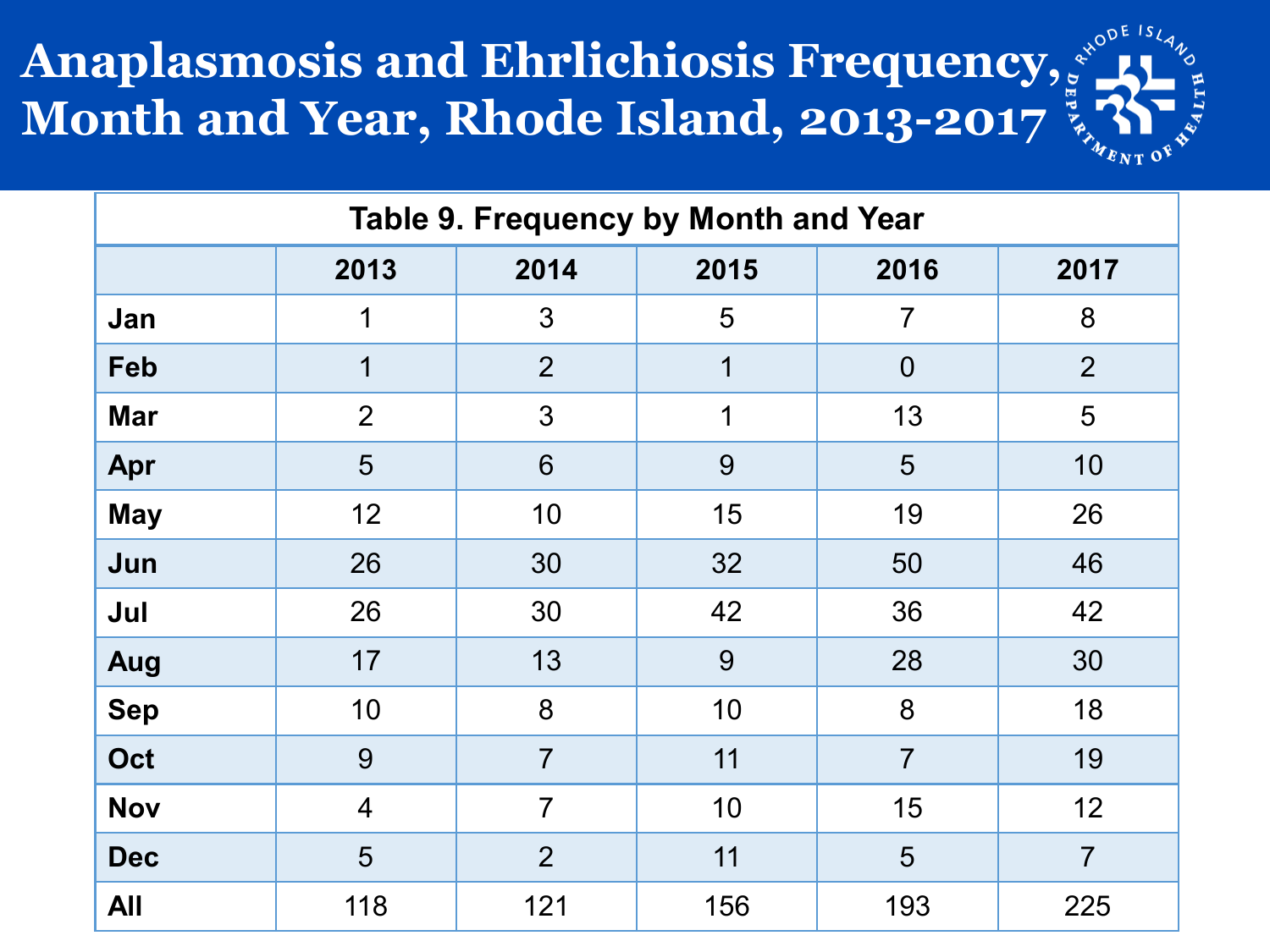# **Notes on Data**



- Case counts include patients classified as confirmed and probable cases.
- "Event Date" (used to classify cases by month and year) is generated based on the availability of data in the following order:
	- 1. Illness onset date
	- 2. Specimen collection date
	- 3. Date of report to public health agency
- Rate is calculated per 100,000 population.
- Population denominators are based on the Annual Estimates of the Resident Population: April 1, 2010-July 1, 2017, U.S. Census Bureau.